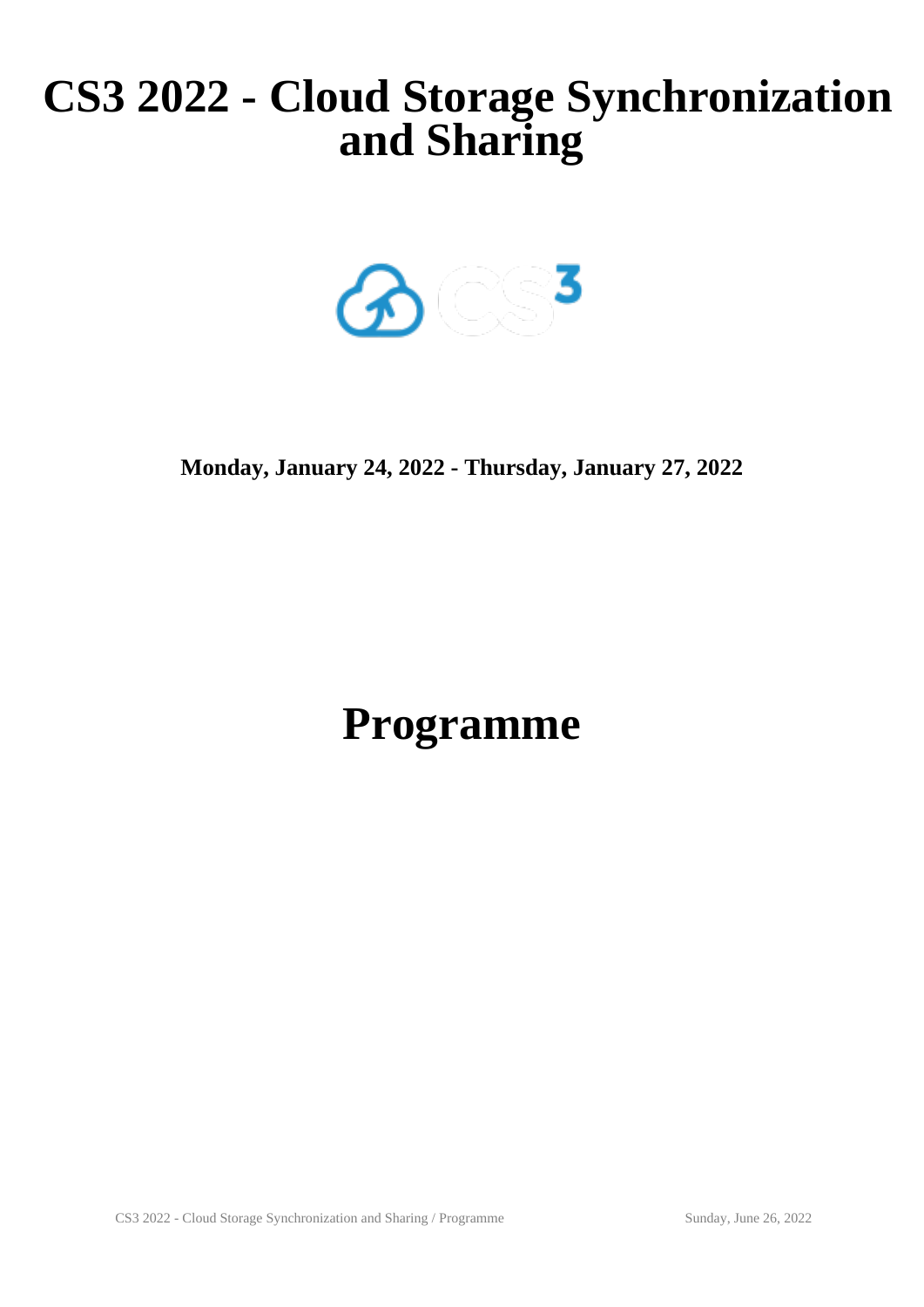CS3 2022 will be held online (24-28 January 2022). The online format of the conference will be as much informative, collaborative and entertaining as the previous virtual edition and all the previous physical editions. We will therefore favour shorter sessions with more opportunities for interactive networking. The final agenda will be compiled once we collect all the contributions.

The **main CS3 session** will be followed by two additional thematic workshops: **OCM workshop ScienceMesh workshop**

## **Keynotes**

**IPFS the InterPlanetary File System (https://ipfs.io) — preserve and grow humanity's knowledge by making the web upgradeable, resilient, and more open.**, Dr Yiannis Psaras, Protocol Labs

Dr Yiannis Psaras is a Research Scientist at Protocol Labs. He is a member of the Resilient Networks Lab where he is working on identifying and addressing future challenges that the IPFS, libp2p and Filecoin protocols are bound to come across. He is particularly interested in content routing design and optimization, the performance of libp2p's pubsub protocol, content naming and generally architectural extensions to support the resilience and growth of the IPFS and Filecoin networks. Before joining Protocol Labs he has spent more than 10 years in academia, the majority of which as a Lecturer at University College London, UK, where he investigated resource management techniques for current and future networking architectures with particular focus on "function-centric networks" to realize distributed and decentralized edge computing. He held a prestigious EPSRC Early Career Fellowship in the area of "content-oriented and service-centric edge-computing architectures" and has received five Best Conference Paper Awards in prestigious conferences. He has also been heavily involved in the effort to shift the Internet towards an Information-Centric Networking environment.

**Experiencing a new Internet Architecture**, Prof. Dr. Adrian Perrig, ETH Zurich (https://netsec.ethz.ch/people/aperrig/)

Born 1972, Perrig is a Swiss computer science researcher specialising in the areas of security, networking, and applied cryptography. He received his BSc degree in Computer Engineering from EPFL in 1997, MS and PhD degrees from Carnegie Mellon University in 1998 and 2001, respectively. He spent three years during his PhD working with his advisor Doug Tygar at the University of California, Berkeley. From 2002 to 2012, he was a Professor of Electrical and Computer Engineering, Engineering and Public Policy, and Computer Science (courtesy) at Carnegie Mellon University, becoming Full Professor in 2009. From 2007 to 2012, he served as the technical director for Carnegie Mellon's Cybersecurity Laboratory (CyLab). During this time he built a research project called SCI-FI (Secure Communications Infrastructure for a Future Internet). A research project aimed at building a next-generation secure internet architecture. The project later got renamed into SCION (Scalability, Control, and Isolation On Next-generation networks). Since 2013, he is Professor at ETH Zurich, leading the Network Security Group, whose research "revolves around building secure and robust network systems—with a particular focus on the design, development, and deployment of the SCION Internet architecture.

#### **Digital Market: a level playing field for EU Tech sector**, Frank Karlitschek, Nextcloud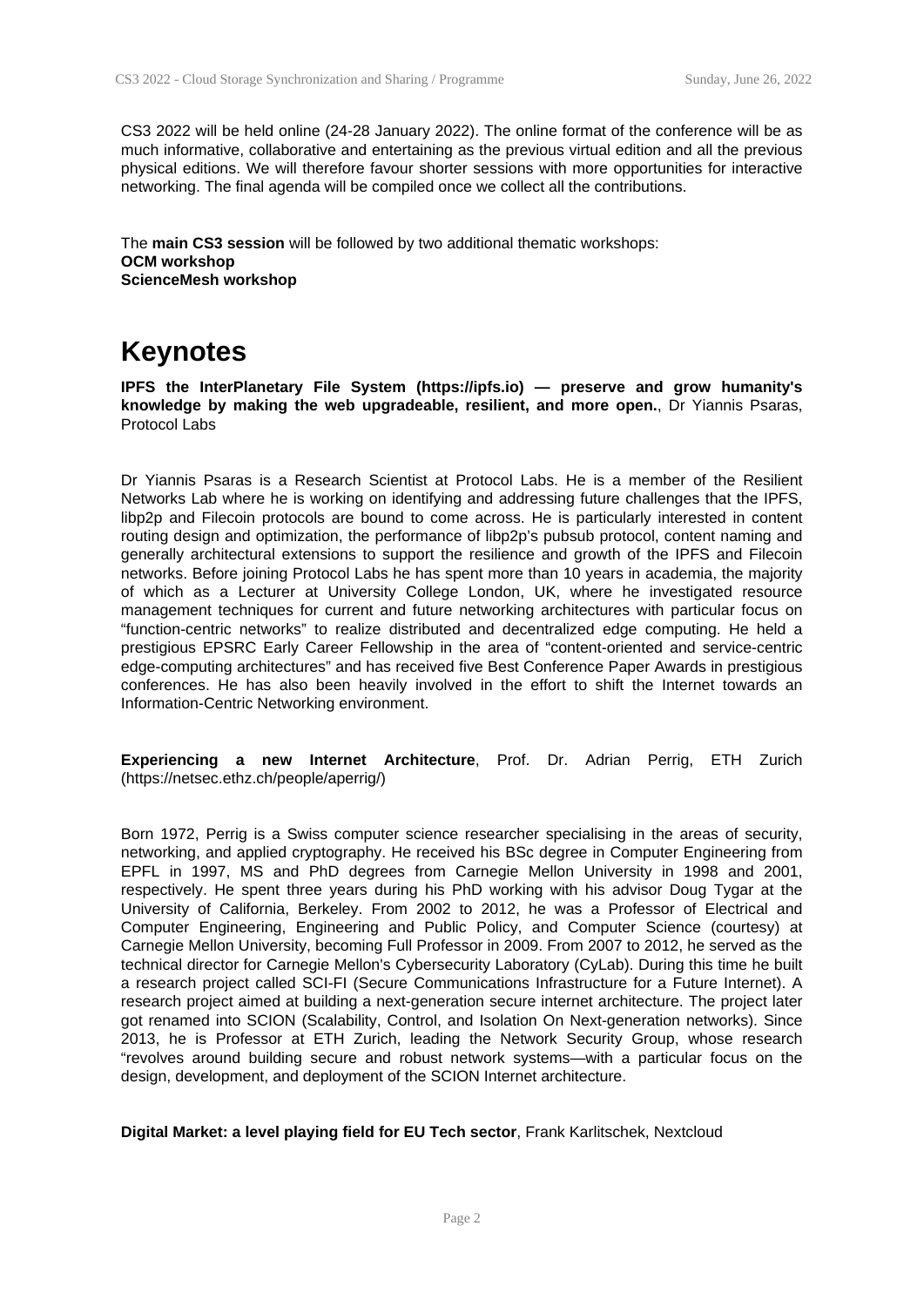This keynote develops the details of the antitrust complaint to the EC over OneDrive.

Frank Karlitschek is a free software developer, entrepreneur and privacy activist. He founded the Nextcloud and the ownCloud projects and was involved in several other free software projects. He published the "User Data Manifesto" and is a regular speaker at conferences. Frank also enjoys taking photos of interesting people and places.

### **Main session**

#### **Decentralised Web and Storage**

Citizen and open source initiatives to give the web and cloud back to people.

This session invites for a discussion about the "obscure fate of data in Cloud storage" and technical solutions that may help to solve this problem.

How do Solid (SOcial LInked Data) - few so far - applications handle users' personal data stores and how they compare to successful open source social networks like Mastodon or Diaspora.

And most importantly, how to technically address the choice of storage by the user, alias content owner, other than relying on trust.

### **Our new reality: "tele-everything" in post-COVID-19 era... and what it means for CS3 community?**

We are entering the new era where most of our daily activities will happen online... tele-working, tele-learning, ... This will almost certainly affect our community as a whole. What it means for the CS3 services and for our users? Should we adapt or re-focus our services? We invite contributions reflecting in general on this subject and participation in the campfire discussion.

#### **Future research with European Open Science Cloud**

EOSC will be the future ecosystem for European research and digital collaboration. This changing European landscape presents new opportunities and challenges for the CS3 community. This session will allow to understand the latest evolution of EOSC and to discuss how the CS3 community results could fit into EOSC and what the EOSC could mean for the CS3 community in a short and longer term.

#### **CS3 Community Site Reports**

There is a growing number of sync&share services deployed and operated in the CS3 community. This session is an opportunity to present current status and plans, user feedback as well as share operational experience: main issues and concerns for your service. This session will provide a sort-of-family-photograph and a competence map of all CS3 services.

**In particular we welcome newcomers to the community to introduce themselves.**

#### **User Voice: Novel Applications, Data Science Environments & Open Data**

This track is for novel applications and user scenarios which are enabled by the CS3 services with innovative data access and sharing functionality.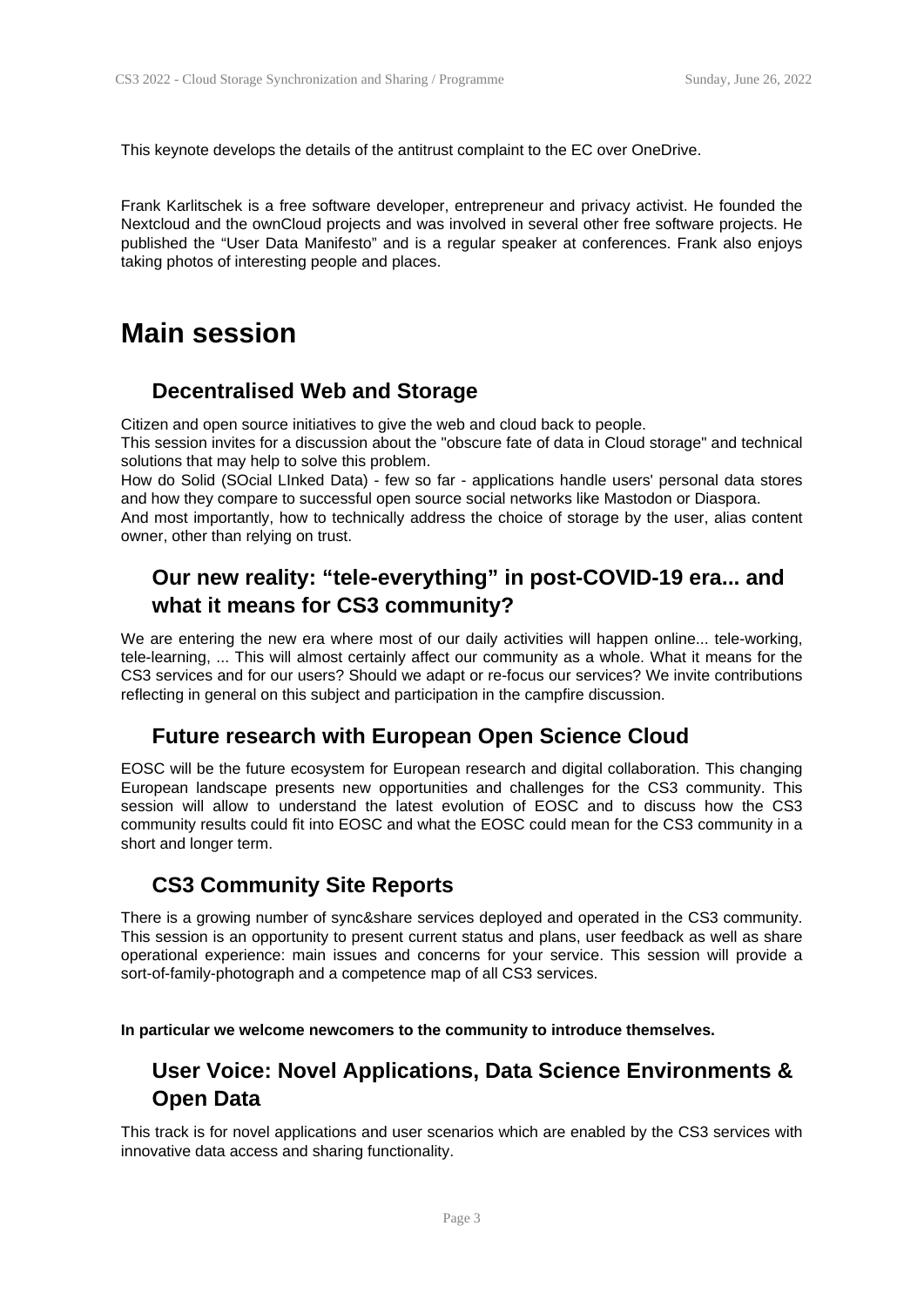Many CS3 institutes are experimenting with new ways to support data science on their collaborative storage fabric. Activities such as quick-prototyping, educational and outreach tools have been quite successful.

One such example is the usage of interactive notebooks which enable collaborative data processing. Notebooks naturally become environments for data curation, data preservation, educational and outreach. The ease of access and the self-documenting feature of notebook-based environments complement and cooperate with sync and share environment.

Likewise, examples of successful production-grade data analytics environments are also available. Analysis platforms have the potential to become the aggregation point for other services, notably specialised data viewers, collaboration tools, documentation and more.

More recently direction has been emerging where CS3 services may become the fabric to implement new classes of services focusing on open-data access and data preservation.

Keywords: JupyterLab & Notebooks, FAIR, ORCID, OpenAIRE, GPUs, Spark, Analytics, DTN, FTS, Grid.

#### **Collaborative Platforms**

This track focuses on collaborative platforms and techniques to enhance sharing at the application level (Office, Groupware and Productivity). As a matter of fact more and more web-based tools are becoming available and become accessible as web-based applications within Sync&Share platforms. CS3 sites are proposing ways to host such services in a coherent way augmenting their final value, e.g. via combining Office functionality and sharing capabilities.

#### **File Sync&Share Products**

This is the presentation session for software companies developing File Sync&Share products: evolution and latest releases, planned new features and development roadmap.

Past speakers included: Dropbox, Nextcloud, Owncloud, Powerfolder, Pydio, Seafile, Syncany

#### **Scalable Storage Backends for Cloud, HPC and Global Science**

This storage track is the place for providers, advanced users and integrators of innovative storage solutions. The need of selecting and supporting effective storage solutions (notably in the multi-PB area) should not overshadow the difficulty and costs to maintain these solutions without creating long-term support nightmares. Nowadays cloud storage is required to deliver multiple functionalities within a single data repository, e.g. serving sync&share mobile access along with high-performance HPC access. Solutions from vendors and experience from the sites will be discussed in this track.

#### **Technology & Research**

Classic CS3 track presenting and discussing technical building blocks of CS3 services: technology, design, experimentation and engineering results. It includes topic like: Interoperability: CS3APIs, OCM Algorithms and protocols for file sync and sharing; Sharing and metadata semantics;